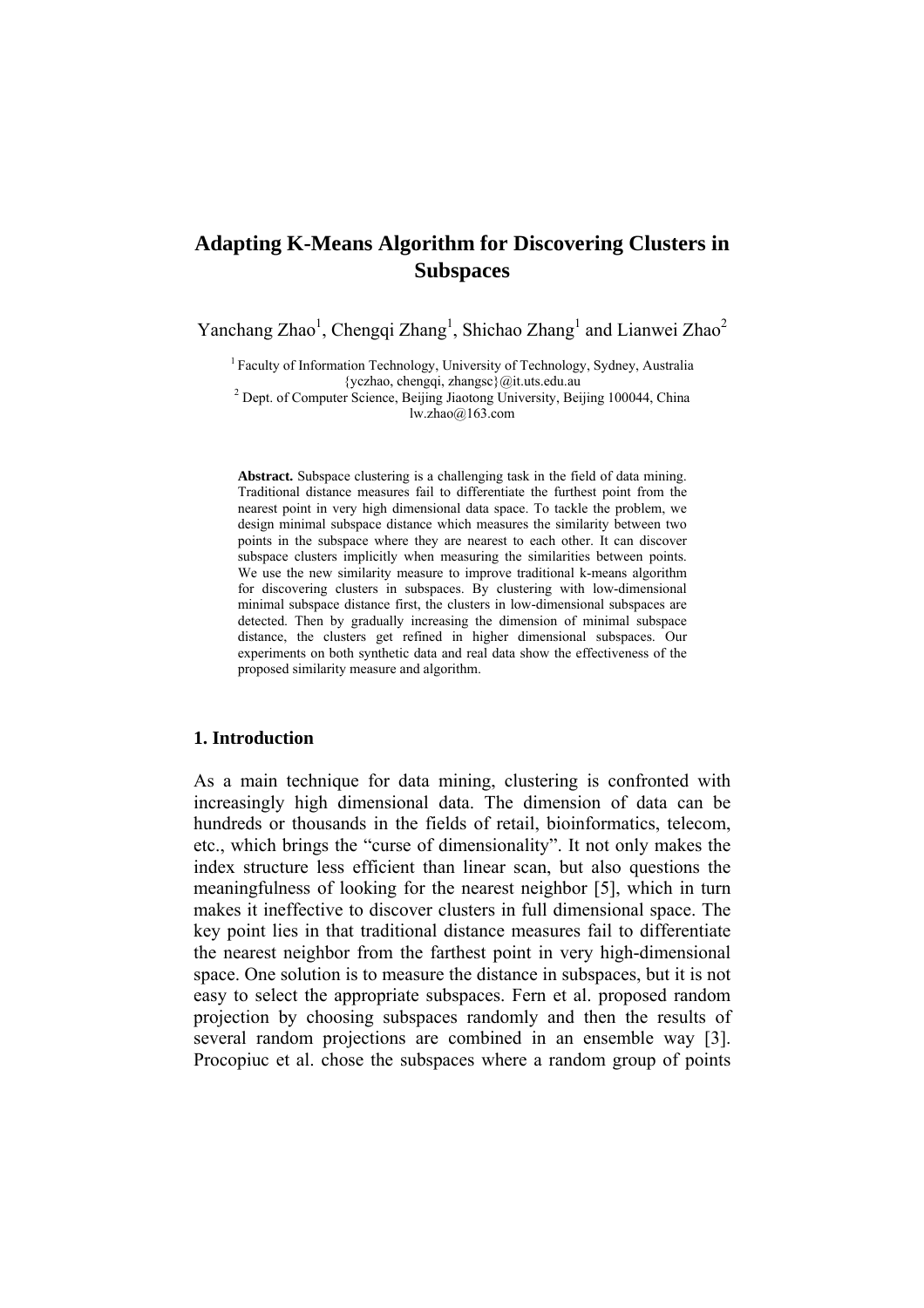```
Algorithm: k-means
Input: The number of clusters k and a dataset 
Output: A set of clusters that minimizes the squared-
error criterion. 
1. Select k objects as initial cluster centers; 
2. Assign each data object to the nearest center; 
3. Update the cluster center as the mean value of the 
objects for each cluster; 
4. Repeat steps 2 and 3 until centers do not change or 
the criterion function converges.
```
**Fig. 1.** K-means algorithm

are in a ω-width hyper-rectangular box [7]. Agrawal et al. [2] proposed to discover the subspaces in an APRIORI-like way.

To tackle the above problem, we design a new similarity measure, *minimal subspace distance*, for measuring the similarities between points in high dimensional space and discovering subspace clusters. The new measure defines the minimal *l*-D distance between two points as the minimum of their distances in all *l*-D subspaces and thus discovers implicitly the subspace of clusters while computing similarities. Based on our new similarity measure, k-means algorithm is improved for discovering subspace clusters in high dimensional space. Our experiments on both synthetic data and real-life data show the effectiveness of the proposed similarity measure and algorithm.

### **2. K-Means Algorithm**

K-means algorithm is one of the most well-known and widely used partitioning methods for clustering. It works in the following steps. First, it selects *k* objects from the dataset, each of which initially represents a cluster center. Each object is assigned to the cluster to which it is most similar, based on the distance between the object and the cluster center. Then the means of clusters are computed as the new cluster centers. The process iterates until the criterion function converges. A typical criterion function is the squared-error criterion, defined as

$$
E = \sum_{i=1}^{k} \sum_{p \in C_i} |p - m_i|^2
$$
 (1)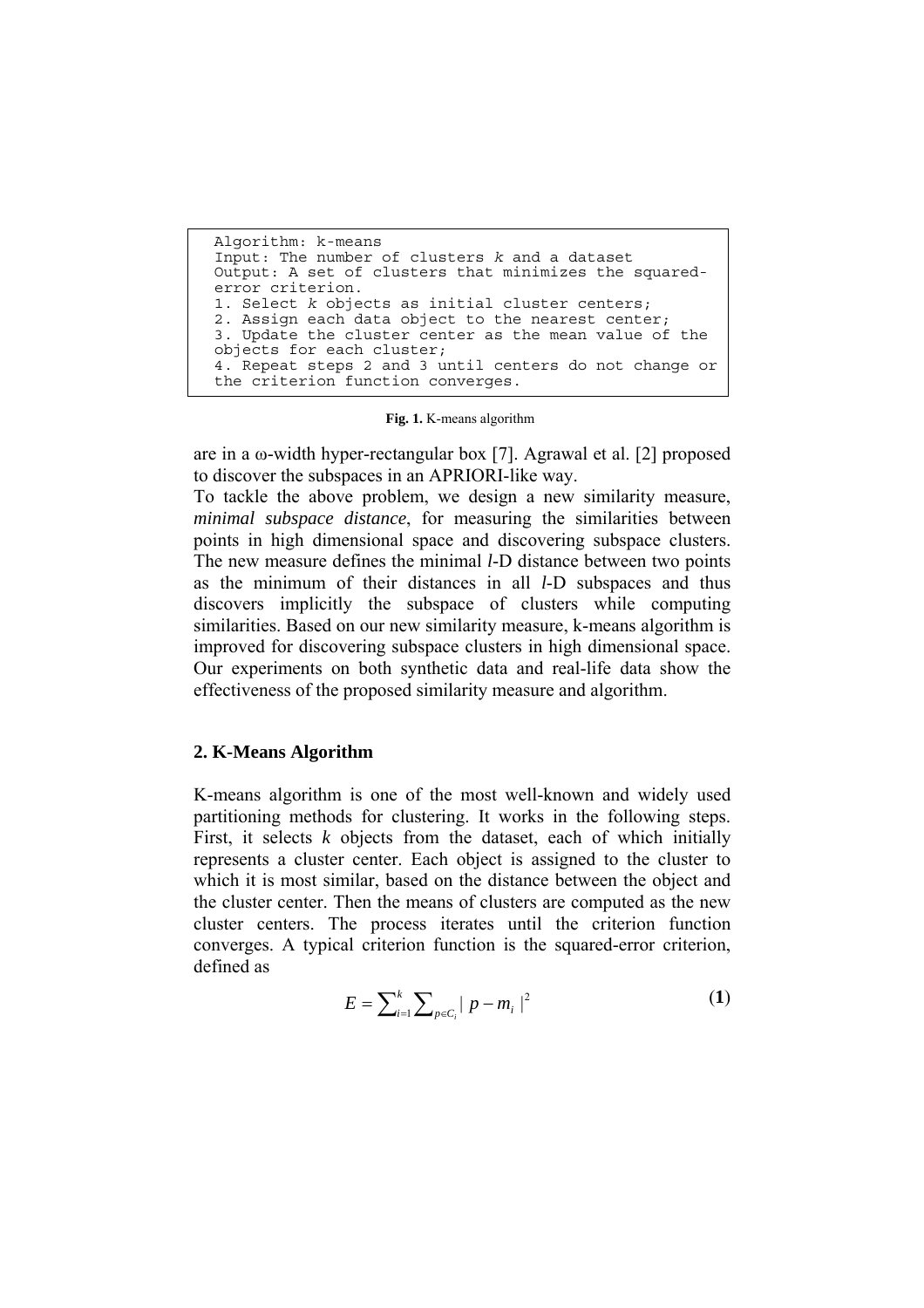where  $E$  is the sum of square-error,  $p$  is a point, and  $m_i$  is the center of cluster *Ci*. The k-means algorithm is given in Figure 1. For detailed description of k-means clustering, please refer to [4].

## **3. Adapting K-Means Algorithm for Subspace Clustering**

In this section, a new similarity measure, *minimal subspace distance*, will be proposed to discover clusters in subspaces. Based on the new similarity measure, k-means algorithm will be adapted for discovering subspace clusters.

## **3.1. Motivation**

Euclidean distance is the mostly used distance measure in the field of data mining. However, the difference between the nearest point and the farthest one becomes less discriminating with the increase of dimensionality [5]. It is the same case with Minkowski distance  $(L_p$ norm,  $p=2,3,...$ ), except the Manhattan distance  $(p=1)$ . Aggarwal et al. suggested to use fractional distance metrics (i.e.,  $L_p$ -norm with  $0 \le p \le 1$ ) to measure the similarity between objects in high dimensional space [1].

Nevertheless, many researchers argued that most meaningful clusters only exist in subspaces for very high dimensional data, so they used the traditional  $L_p$ -norm ( $p=1,2,3,...$ ) to discover clusters in subspaces [2, 3, 6, 7]. For subspace clustering in high-dimensional space, clusters are constrained to be axis-paralleled hyper-rectangles in subspaces by Agrawal et al. [2], and projective clusters are defined as axis-aligned box by Procopiuc et al. [7]. Therefore, it is reasonable to define a cluster to be the union of those objects which are within a subspace hyper-rectangle.

What if the subspace of clusters is unknown in advance? In which subspace should the objects be projected? To discover subspace clusters, a new similarity measure, *minimal subspace distance*, is defined in the following, which can improve traditional  $L_p$ -norm  $(p=1,2,3,...)$  for subspace clustering in high-dimensional space.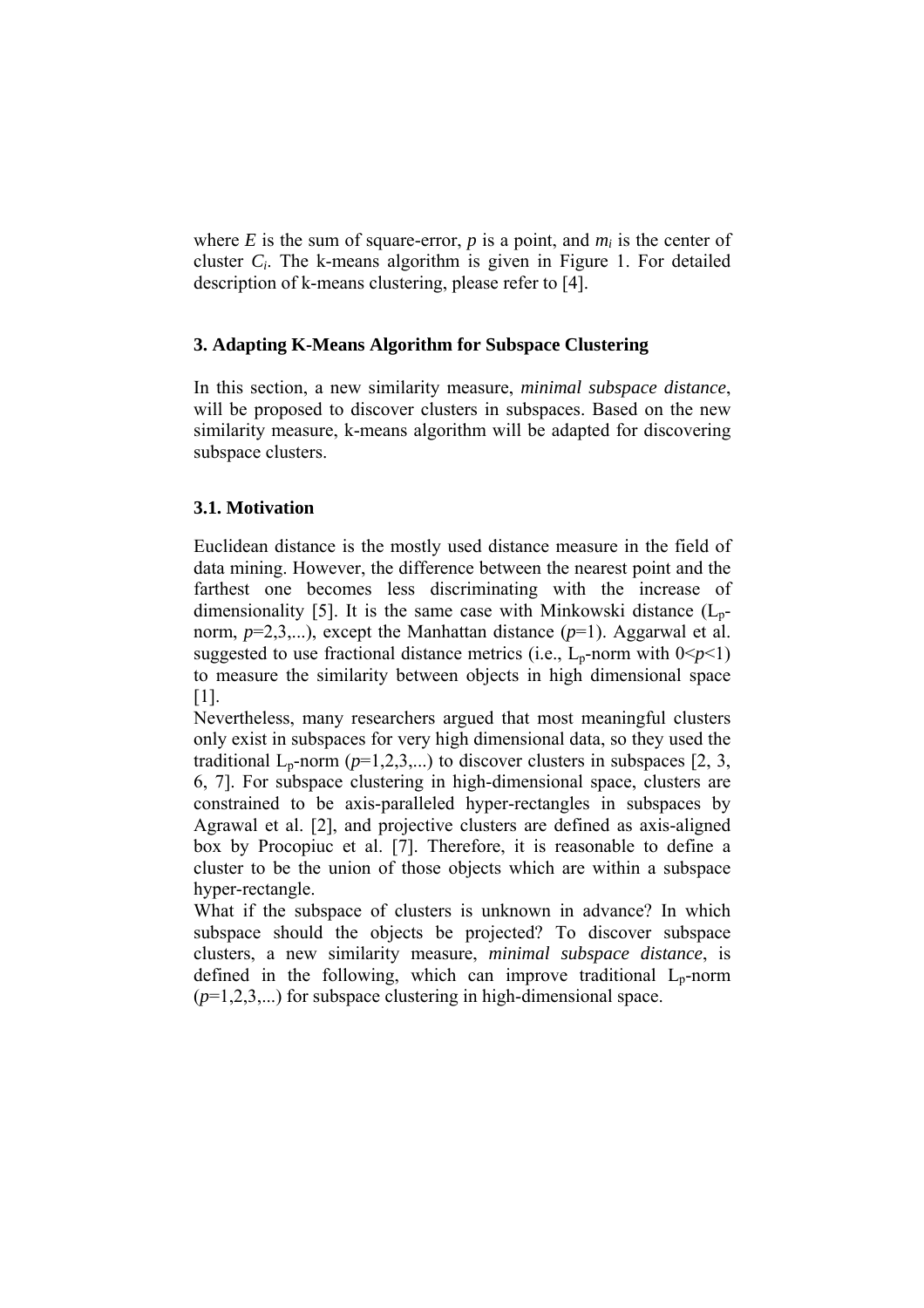#### **3.2. Minimal Subspace Distance**

**Definition 1. [Minimal subspace distance]** Assume that *X* and *Y* are two points in a *d*-dimensional space, and the coordinates of them are  $(x_1, x_2, \ldots, x_d)$  and  $(y_1, y_2, \ldots, y_d)$ , respectively. The minimal *l*-D subspace distance between *X* and *Y* is defined as the minimum of the distances between them in all *l*-dimensional subspaces, as given by the following formula.

$$
MSD^{(l)}(X,Y) = \min_{S_l} \left( dist(X_{S_l}, Y_{S_l}) \right) \tag{2}
$$

where  $S_l = (j_l, j_2, \ldots, j_l)$  is a *l*-dimensional subspace,  $X_{S_l}$  and  $Y_{S_l}$  are respectively the projected vectors of *X* and *Y* in subspace  $S_l$ , and  $dist(\cdot)$ is a traditional distance measure.

It is obvious that minimal subspace distance meets two of the requirements of distance metric, non-negativity and symmetry. However, it does not satisfy the triangle inequality. The reason lies in that it measures the similarity between two points in the subspace where they are nearest to each other and that the subspaces are usually different for different pairs of points. It discovers subspaces of clusters implicitly while measuring the similarities between points by using the subspace in which points are nearest. Therefore, it is effective to discover subspace clusters, although it is not really a distance metric.

When  $L_p$ -norm is used as the measure of distance, the minimal subspace distance is the  $L_p$ -norm distance calculated with the  $l$  minimal differences between each pair of  $x_i$  and  $y_i$ , as the following formula shows.

$$
MSD_p^{(l)}(X,Y) = \left(\sum_{i=1}^l |x_{j_i} - y_{j_i}|^p\right)^{1/p}
$$
 (3)

where  $j_i$  ( $i=1..l$ ) are the first *l* dimensions when sorting  $|x_{j_i} - y_{j_i}|$  in ascending order. If maximum distance ( $L_{\infty}$ -norm) is used as the measure of similarity, the minimal *l*-D distance is the maximum of the *l* minimal differences between each pair of  $x_i$  and  $y_i$ , that is, the *l*-th minimum of  $|x_i - y_i|$  (*i=1..d*). Therefore,  $MSD_{\infty}^{(l)}(X, Y) \leq \varepsilon$  means that *X* and *Y* are in a hyper-rectangle with edge of  $\varepsilon$  in *l* dimensions and without any limits in other dimensions. Therefore, the above similarity measure provides an effective measure for hyper-rectangular clusters in subspaces.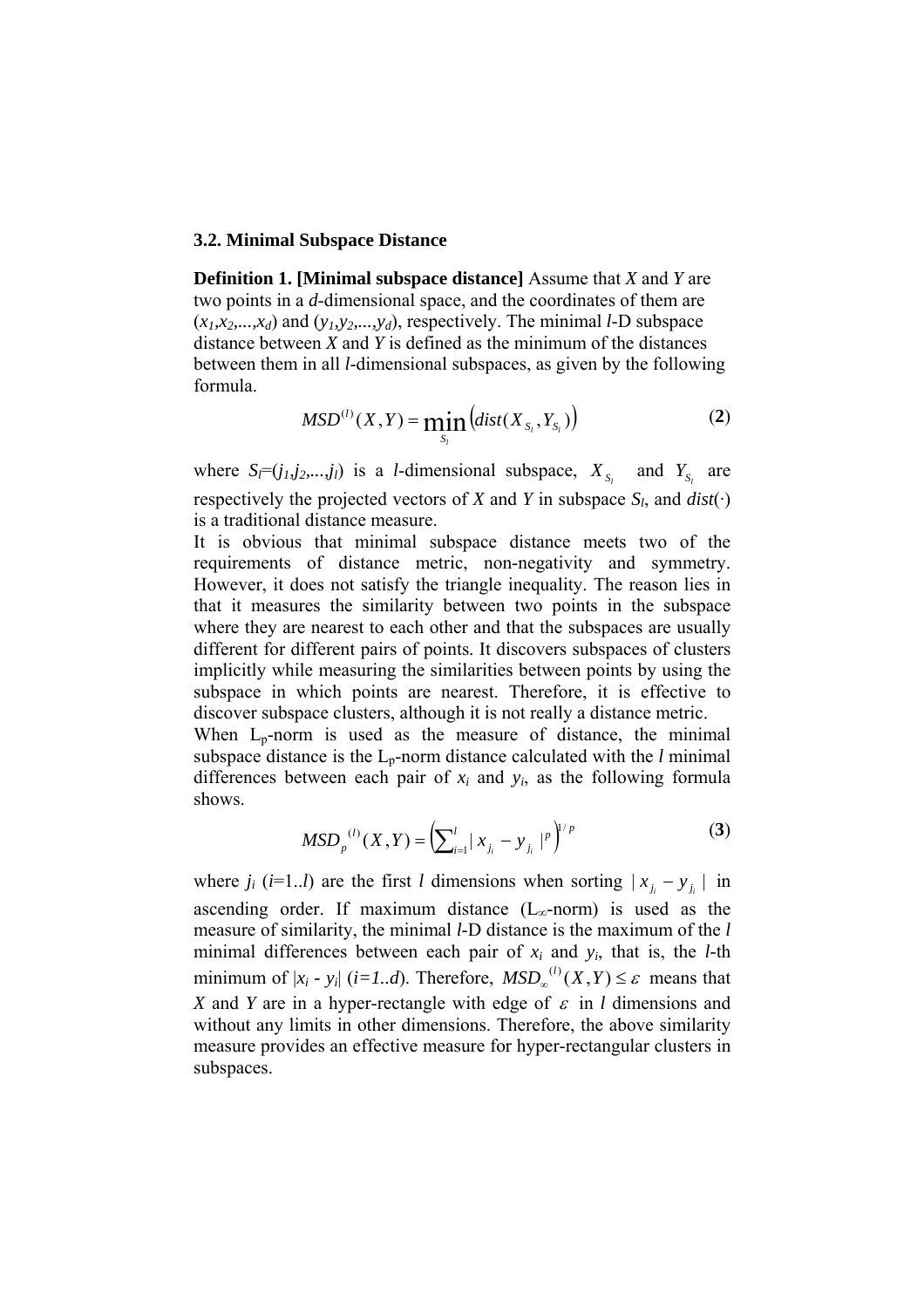With the help of the above minimal subspace distance, it will be easier to discover clusters in subspaces. For two objects, it finds the subspace in which they are the most similar or nearest to each other. Assume that L∞-norm is used. For example, if the minimal 4-D subspace distance between two objects is 7, it means that the two objects are within a 4-D hyper-rectangle with edge length of 7.

Minimal subspace distance measures the similarity between objects in the subspace where objects are nearest to each other, so it is effective to find subspaces where clusters exist and then discovers clusters in these subspaces. With the new definition of similarity measure, our algorithm is capable of finding projected clusters and subspaces automatically when the average dimensionality of subspaces is given. The effectiveness of the new similarity measure will be shown in our experiments.

## **3.3. Adapted K-Means Algorithm**

Based on the above minimal subspace distance, we adapt the wellknown k-means algorithm for discovering clusters in subspaces. Traditional k-means algorithm cannot discover subspace clusters because it uses full-dimensional distance measure to compute the similarity between points. In most cases, different clusters usually exist in different subspaces and the dimensions of subspaces also vary from cluster to cluster. Therefore, subspaces should also be discovered while clustering data. Our idea is to use minimal subspace distance to discover the subspace implicitly when measuring the similarity between points. First, we run k-means algorithm with low-dimensional minimal subspace distance and the clusters in low-dimensional subspaces are discovered. Then, by clustering with increasingly higherdimensional minimal subspace distance, the clustering gets refined. The algorithms for adapted k-means are shown in Figures 2 and 3.

If running k-means with minimal 1-D distance at first, and increasing the dimension of subspace by one at each step, it will be very costly when the dimension of data is high. Moreover, it is usually meaningless to discover a very low dimensional (say 3D) cluster in high dimensional (say 500D) data. Therefore, the minimal dimension of clusters *minl* is set as a start point and users can set the value of *minl* according to the specific dataset and application. In addition, *maxl*, the maximal dimension of clusters, is also provided to set a limit to the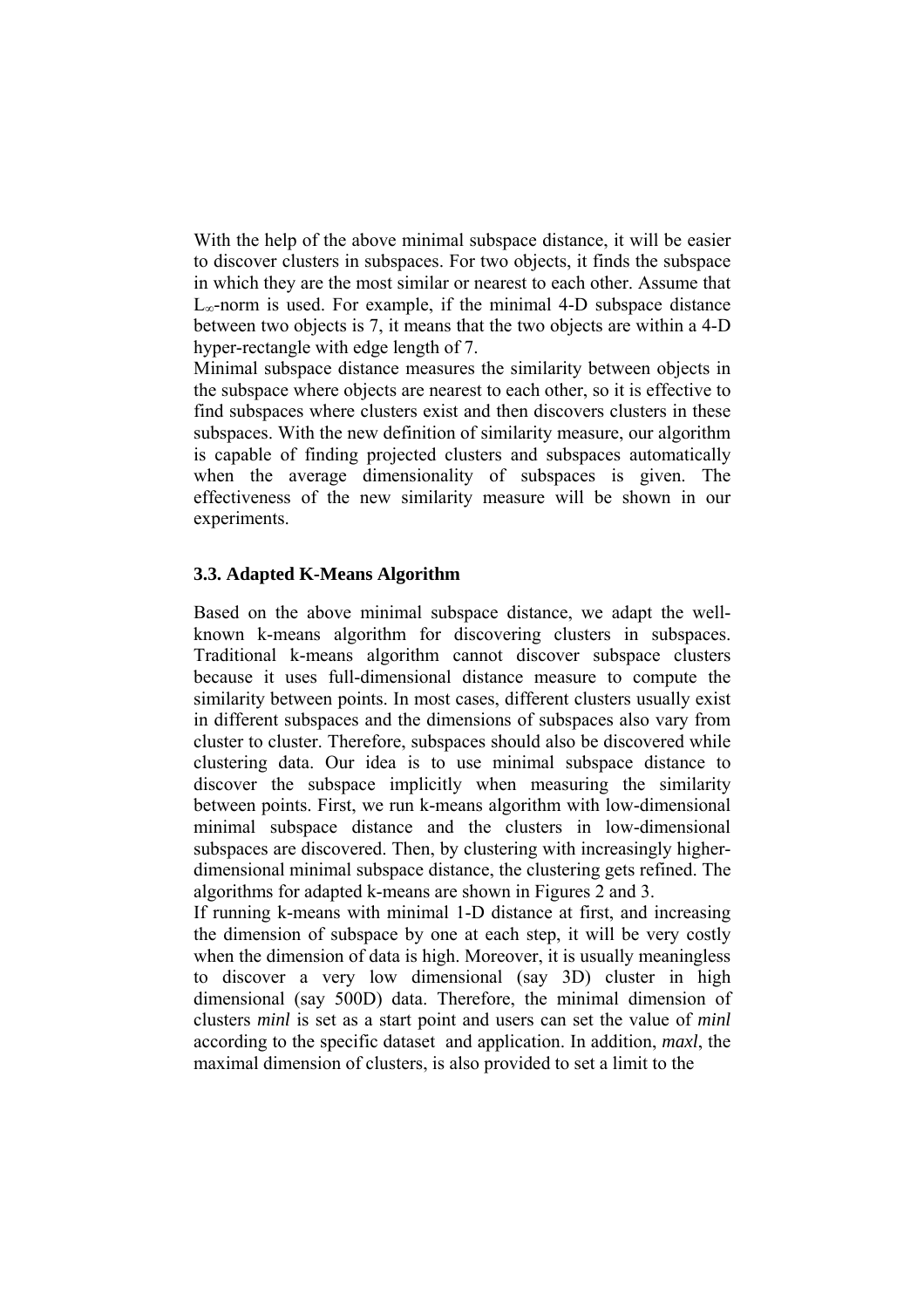```
Algorithm: Adapted k-means
Input: dataset X, cluster number k
Output: k centroids C = \{c_i\} and cluster IDs
Decide minl, maxl, and stepl for clustering; 
l = minl; 
prevSumDist = Infinity; 
Randomly select k points from X as C; 
WHILE TRUE 
    FOR each pair of point p_i and centroid c_i dist(pi,cj) = MSD(pi,cj, l); /*minimal l-D 
               distance, see Figure 3 for detail*/ 
     ENDFOR 
 FOR each point pi 
clusterId(i) = t if dist(p_i, c_t)=min<sub>j</sub>{dist(p_i, c_j)};
     ENDFOR 
     sumDist = sum of point to centroid distances; 
     IF sumDist < prevSumDist prevSumDist = sumDist; prevClusterId = clusterId; 
         FOR i=1 TO k<br>c<sub>i</sub>=the mean of those points in cluster i;
          ENDFOR 
     ELSE 
          l = l + stepl; 
          If l > maxl
               break; 
          ENDIF 
     ENDIF 
ENDWHILE 
RETURN C and prevClusterId;
```
**Fig. 2.** Adapted k-means algorithm

```
Algorithm: MSD, which computes the minimal l-D 
distance between two points p and q
Input: point p and q, dimension l
Output: the minimal l-D distance between p and q
Set diffi (i=1..l) to be the minimal l values of 
|pi-qi| (i=1,2…d); 
dist = \sqrt{\sum_{i=1}^{l}}\int_{i=1}^l \mathbf{d} \mathbf{i} \mathbf{f} \mathbf{f}_i^2 ;
RETURN dist;
```
#### **Fig. 3.** MSD algorithm

maximal dimension of subspaces. The default values of *minl* and *maxl* are respectively 1 and *d* (the dimension of dataset), if it is difficult to set appropriate values for them. For very high-dimensional data, it is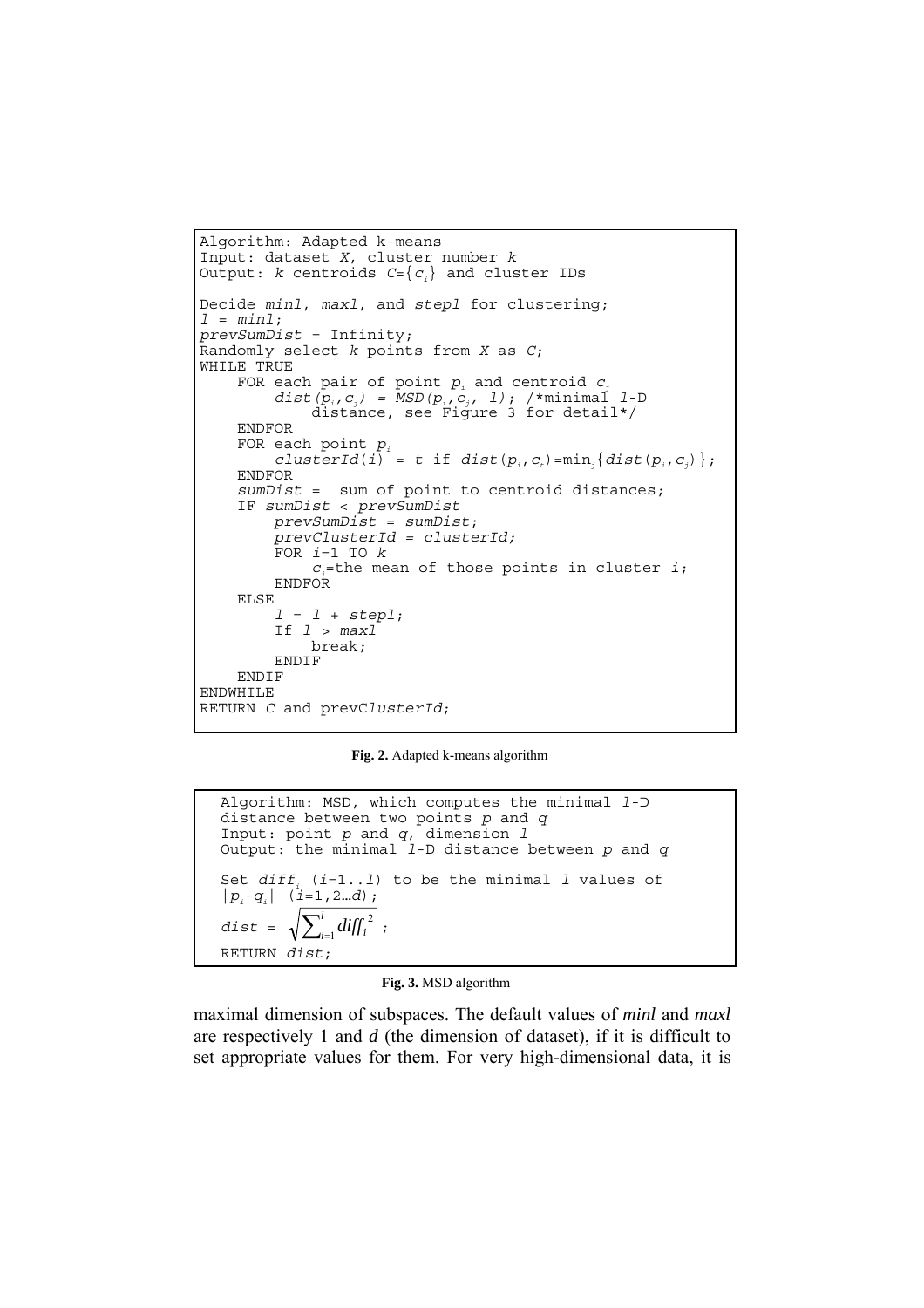computing expensive to increase *l* by one at each step. Furthermore, the clustering at the next step gets little refined when increasing *l* to *l*+1. Hence, another parameter, *stepl*, is used as the increasing stride of *l* and the default value of *stepl* is  $\left[\frac{(maxl - minl)}{10}\right]$ . That is, the traditional k-means algorithm will run for 10 times. With the introduction of *stepl*, the algorithm runs less iterations and the efficiency gets improved.

### **4. Experiments**

The algorithm is implemented with Matlab and our experiments are performed on a PC with 256MB RAM and an Intel Pentium IV 1.6GHz CPU. These experiments show the superiority of our algorithm over traditional k-means algorithm for discovering clusters in subspaces.

#### **4.1. Synthetic Data Generator**

We use the  $nngenc(X, C, N, D)$ <sup>1</sup> function from Matlab<sup>2</sup> to generate clusters of data points, where *X* is a  $R \times 2$  matrix of cluster bounds, *C* is the number of clusters, *N* is the number of data points in each cluster, and *D* is the standard deviation of clusters. The function returns a matrix containing  $C \times N$  *R*-element vectors arranged in *C* clusters with centers inside bounds set by *X*, with *N* elements each, randomly around the centers with standard deviation of *D*. The range is set to [0, 100]. To generate subspace clusters, we set the values in some dimensions for some clusters to be of uniform distribution, and the subspaces vary from cluster to cluster. Since k-means algorithm partitions the whole dataset into *k* clusters and cannot eliminate noises, no noise is generated in the datasets.

## **4.2. Evaluation Criterion**

*Conditional Entropy (CE)* and *Normalized Mutual Information (NMI)* are employed to measure the quality of clustering, since the clusters are known before hand and can be used to judge the clustering quality. *Compactness* [9] is also widely used to measure the quality of

 $\overline{a}$ 

<sup>1</sup> Detailed information can be found in ".\toolbox\nnet\nndemos\nngenc.m" in Matlab v7.0.1. 2 http://www.mathworks.com/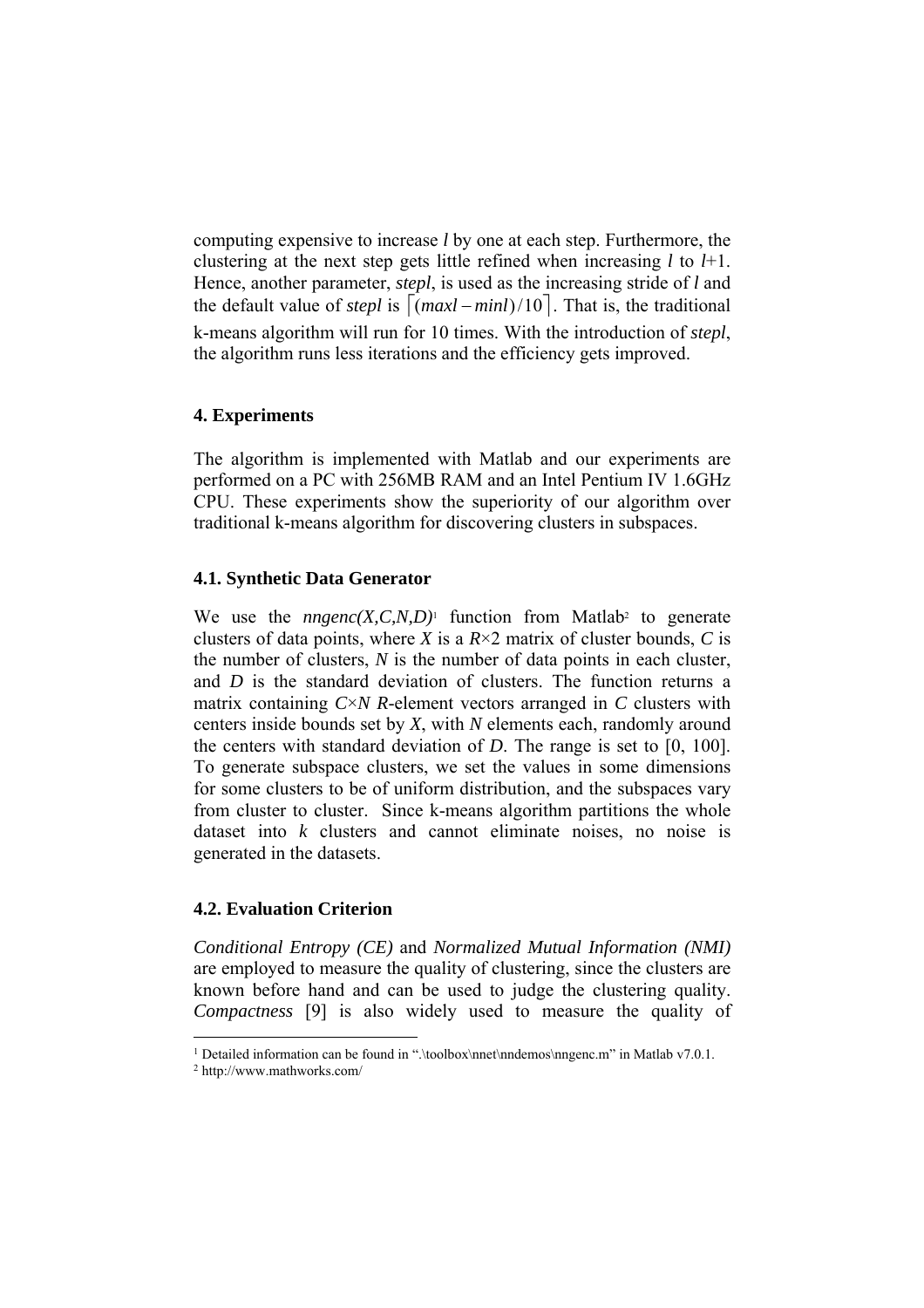clustering, but it favors sphere-shaped clusters since the diameter is used. *CE* and *NMI* have been used to measure the quality of clustering by Strehl et al [8] and Fern et al [3], and detailed description of the two measures can be found in the above two papers. Conditional entropy measures the uncertainty of the class labels given a clustering solution. For one clustering with *m* clusters and another with *k* clusters, the

conditional entropy is defined as  $CE = \sum_{j=1}^{k} \frac{n_j \times n_j}{n}$ *j j j n*  $n_i \times E$ *CE* 1 , where entropy

 $=-\sum_{i=1}^{m}$ *i*  $E_j = -\sum p_{ij} \log(p_{ij})$ 1  $log(p_{ij})$ ,  $n_i$  is the size of cluster *i* in the first clustering

solution,  $n_i$  is the size of cluster *j* in the second clustering solution,  $p_{ij}$  is the probability that a member of cluster  $i$  in the first clustering belongs to cluster *j* in the second clustering, and *n* is the size of dataset. The value of *CE* is a non-negative real number. The less *CE* is, the more the tested result approaches the standard result. The two results become the same when *CE* is zero.

For two clustering solutions *X* and *Y*, the normalized mutual information is defined as *H*(*X* )*H*(*Y*)  $NMI = \frac{MI}{\sqrt{M}}$ , where mutual

information  $MI = \sum_i p_{ij} \log \left| \frac{p_{ij}}{n} \right|$ ⎠ ⎞  $\overline{a}$  $\mathsf{L}$ ⎝  $=\sum p_{ii} \log$ *i*,*j*  $\left\{ P_i P_j \right\}$ *ij*  $\frac{p}{p}$   $\frac{p}{p}$  $MI = \sum p_{ii} \log \left( \frac{p}{p_{ii}} \right)$ ,  $log \frac{F_y}{F_x}$ , and  $H(X)$  and  $H(Y)$  denote the

entropies of X and Y. The value of *NMI* lies between zero and one. Contrary to *CE*, the larger the value of *NMI* is, the better is the clustering. If *NMI* is one, then the two clustering solutions are exactly the same. The values of *CE* and *NMI* between the actual clustering and the discovered clusters are used to judge the clustering accuracy. Therefore, a better clustering solution is of greater *NMI* and less *CE*.

#### **4.3. Experimental Results**

A 20D dataset with four clusters in 16D subspaces is used in the first experiment. There are 1000 points in the dataset, with 250 points in each cluster. The four actual clusters in generated dataset are show with parallel coordinates in Figure 4, and the number above each subfigure is the count of points in the cluster. *Minl* and *maxl* are respectively set to 1 and 16, and *stepl* is set to 1. The clusters discovered by our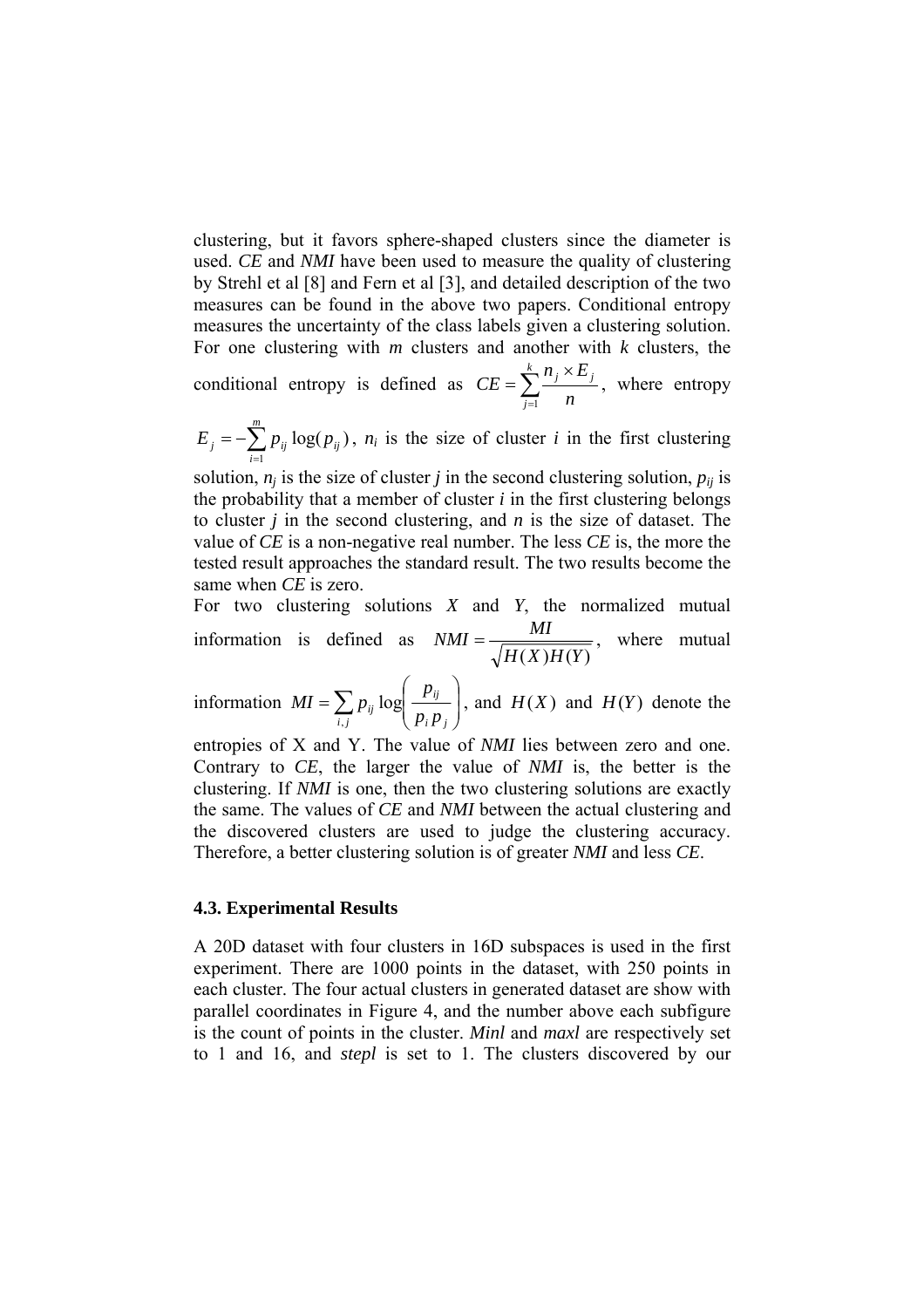algorithm and traditional k-means algorithm are shown in Figure 5 and 6, respectively. From Figure 4 and 5, the four clusters discovered by our algorithm are nearly the same as those actual clusters, except for only one point in cluster 2 which is wrongly assigned to cluster 4. From Figure 4 and 6, cluster 3 in Figure 4 is wrongly split into two clusters (clusters 1 and 4 in Figure 6), while clusters 2 and 4 in Figure 4 are wrongly merged into one cluster (cluster 2 in Figure 6) by traditional kmeans algorithm. The confusion matrixes for the above clustering results are shown respectively in Table 1 and 2. In the two tables, columns C1-C4 stand for actual clusters, while rows D1-D4 stand for the clusters discovered. The numbers in the table are the counts of points in the joint part of the two corresponding clusters. The *CE* values of traditional and adapted algorithms are respectively 0.3466 and 0.0065, while the *NMI* values of them are respectively 0.8022 and 0.9953, which also validates that our algorithm is superior to traditional k-means algorithm for discovering clusters in subspaces.

The second experiment is conducted on synthetic data of 1000 points and the dimensions range from 20 to 800. The standard deviation is set to 0.12 for generating all these datasets. There are four equal-sized clusters in each dataset, and the clusters exist in different subspaces. The dimensions of the clusters are set to be 0.3 times the dimensions of datasets. There is no noise generated in the datasets. *Minl* is set to 1, *maxl* is set to the dimensionality of subspace clusters, and *stepl* is set to the default value,  $\left| \frac{(maxl - minl)}{10} \right|$ . Ten datasets are generated for each dimensionality and each algorithm runs for 20 times on each dataset. The average experimental result is shown in Figure 7. There are nine groups in the figure, and groups 1-9 stand for the results on 20D, 40D, 60D, 80D, 100D, 200D, 400D, 600D and 800D data, respectively. The four bars in each group from left to right denote *tradCE* (*CE* of traditional k-means clustering), *tradNMI* (*NMI* of traditional k-means clustering), *adptCE* (*CE* of adapted k-means clustering) and *adptNMI* (*NMI* of adapted k-means clustering).

From Figure 7, it is clear that *adptCE* is less than *tradCE* and *adptNMI* is greater than *tradNMI* in most conditions, especially for datasets of higher dimensions. Therefore, our adapted k-means algorithm is more effective than traditional k-means algorithm for discovering clusters in subspaces and our adapted algorithm performs better than the traditional k-means algorithm for high-dimensional datasets. We can also see from the figure that, with the increase of dimension, *tradCE*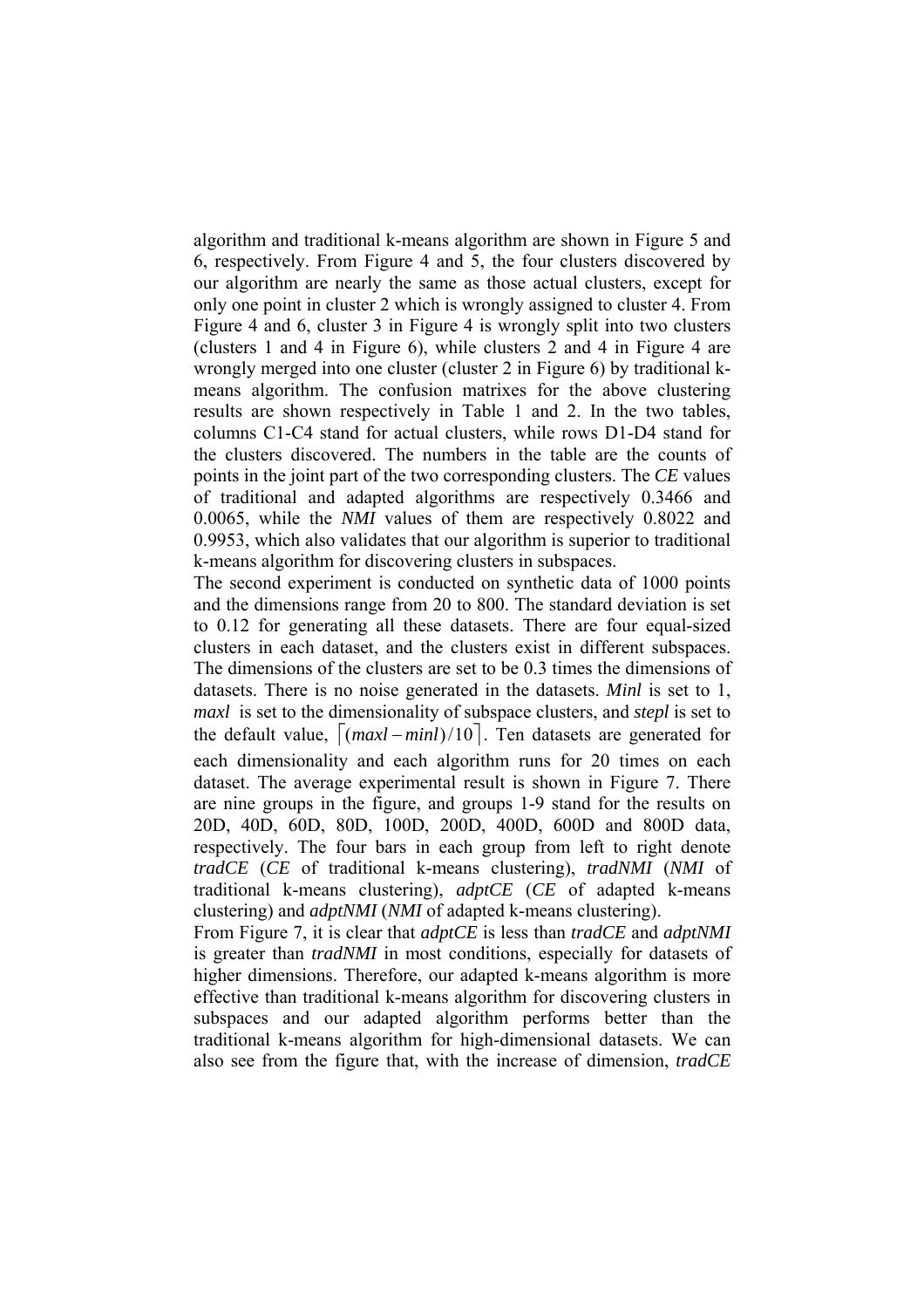and *adptCE* decrease, while *tradNMI* and *adptNMI* increase. It seems that both traditional and adapted k-means algorithm performs better with the increase of dimension. The reason lies in that the points in a cluster tend to become more compact with the increase of dimension when the standard deviation remains unchanged.

Experiments are also conducted on datasets with the dimensions of clusters respectively 0.2, 0.4, and 0.5 times the dimensions of datasets. Each algorithm runs for 20 times with each dataset and the average experimental results are shown in Figure 8-10. The same conclusion can be drawn as that from the second experiment. In addition, by comparing Figures 7-10, we can see that, when the dimension of data space remains unchanged, our algorithm performs better if the dimension of subspace clusters is higher.

#### **4.4. Experiment on Real Data**

The dataset of Wisconsin Diagnostic Breast Cancer from UCI machine learning repository (http://www.cs.uci.edu/~mlearn) is used in the experiment. The dataset is of 569 distances and 32 attributes. The first attribute is the ID of instance. The second attribute is the diagnosis class and there are two classes, "malignant" and "benign", in the dataset. The following 30 attributes are real-valued features. The first two attributes are removed before clustering and the diagnosis class is used only to check the accuracy of clustering. By setting the *minl*, *maxl* and *stepl* to 20, 30 and 1 respectively, two clusters are always discovered effectively. We run the algorithm for 30 times and the average accuracy is 97.3%, which shows the effectiveness of our algorithm.

**Table 1.** Confusion matrix of the clustering result of adapted k-means. The four clusters discovered are the same as those in the original dataset, except for only one point from C4.

|                | C <sub>1</sub> | C <sub>2</sub> | CЗ  | C <sub>4</sub> |
|----------------|----------------|----------------|-----|----------------|
| D <sub>1</sub> | 250            | 0              | 0   | O              |
| D <sub>2</sub> | ი              | ი              | ი   | 249            |
| D <sub>3</sub> | ი              | ი              | 250 | ი              |
| D4             | ŋ              | 250            |     |                |

**Table 2.** Confusion matrix of the clustering result of traditional k-means. C2 and C4 are clustered into one group D2, while C3 is split into two groups, D1 and D4.

|                | C <sub>1</sub> | C <sub>2</sub> | C <sub>3</sub> | C4  |
|----------------|----------------|----------------|----------------|-----|
| D <sub>1</sub> |                | 0              | 137            |     |
| D <sub>2</sub> |                | 250            | ი              | 250 |
| D <sub>3</sub> | 250            | ი              | ი              |     |
| D <sub>4</sub> |                |                | 113            |     |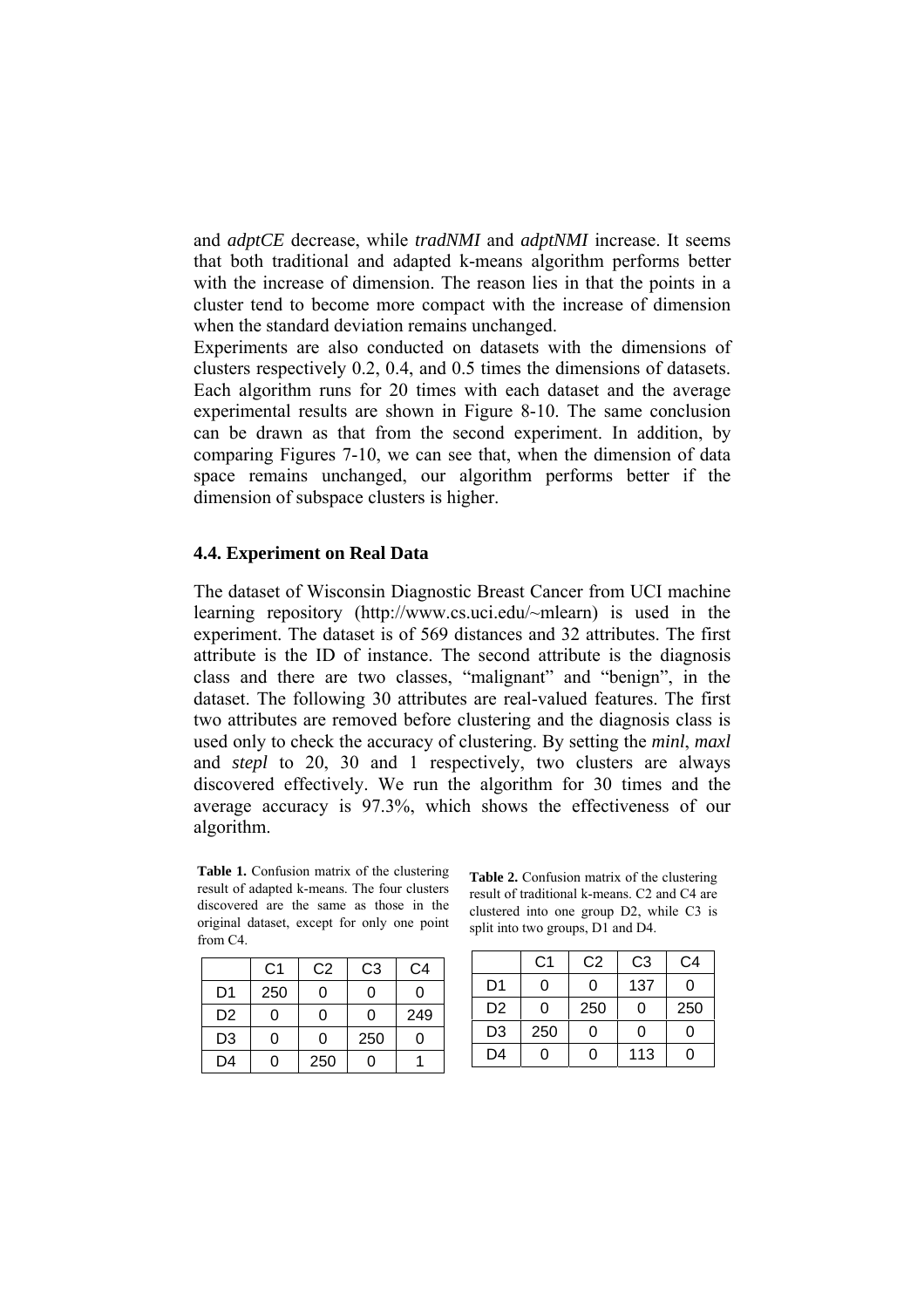

**Fig. 4.** Actual clusters. The four subfigures show the actual clusters in the dataset.



**Fig. 6.** Four clusters discovered by traditional kmeans. The above cluster 3 is corresponding to cluster 1 in Fig. 4. Cluster 2 is the union of clusters 2 and 4 in Fig. 4, while clusters 1 and 4 are two parts of cluster 3 in Fig. 4.



**Fig. 8.** Experimental result II. The dimensions of clusters are 0.2 times the dimensions of datasets.



**Fig. 5.** Four clusters discovered by adapted kmeans. The above clusters 1-4 are corresponding to clusters 1, 4, 3, 2 in Fig. 4, respectively.



**Fig. 7.** Experimental result I. Groups 1-9 stand for 9 datasets with increasing dimensions and the four bars in each group from left to right denote *tradCE*, *tradNMI*, *adptCE* and *adptNMI*. The dimensions of clusters are 0.3 times the dimensions of datasets.



**Fig. 9.** Experimental result III. The dimensions of clusters are 0.4 times the dimensions of datasets.